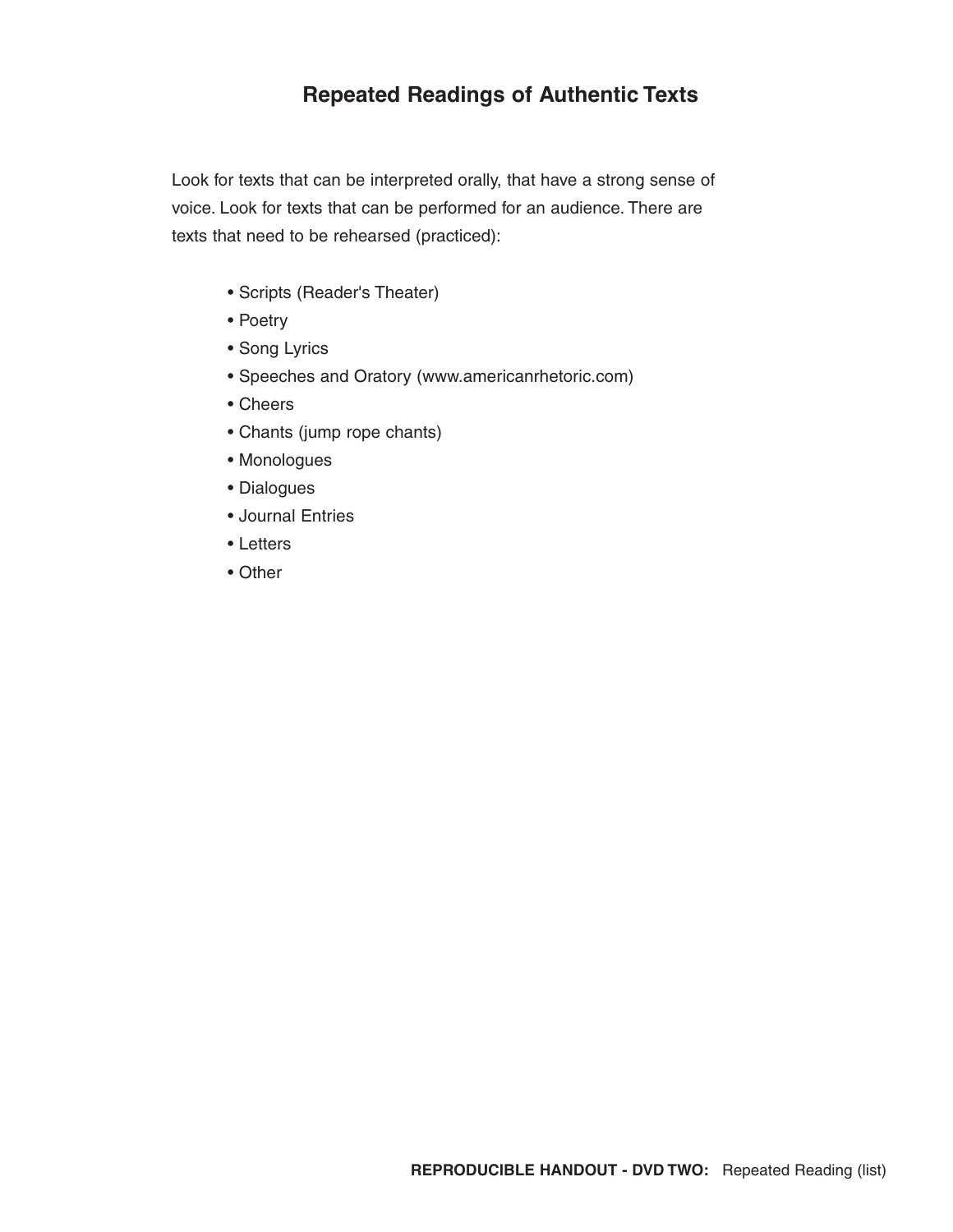# **Preamble to the Constitution**

A Choral Reading for a large group / Readers' Theater for 7 voices! By Lorraine Griffith; Adapted by Timothy Rasinski

- **R1:** The Constitution
- **R2:** of the United States of America.

#### **All: We the people**

- **R1:** The people:
- **R2:** First the Native American,
- **R3:** then a flood of European immigrants,
- **R4:** Africans,
- **R5:** Middle Easterners,
- **R6:** Asian peoples,
- **R7:** South Americans
- **R1-7:** and they keep on coming

### **All: We the people of the United States,**

- **R1:** The United States:
- **R2:** ALL 50!
- **R3:** From Portland, Maine west to San Diego, California,
- **R4:** from Fargo, North Dakota south to El Paso, Texas
- **R5:** Alaska and Hawaii

### **All: We the people of the United States in order to form a more perfect Union,**

- **R6:** That Union seemed perfect, all of the colonies became states as well as the territories to the west,
- **R7:** until the southern states seceded because they wanted States Rights.
- **R1:** But the Civil War ended with a more perfect union of states based upon the belief that all Americans deserved the right to life, liberty, and the pursuit of happiness.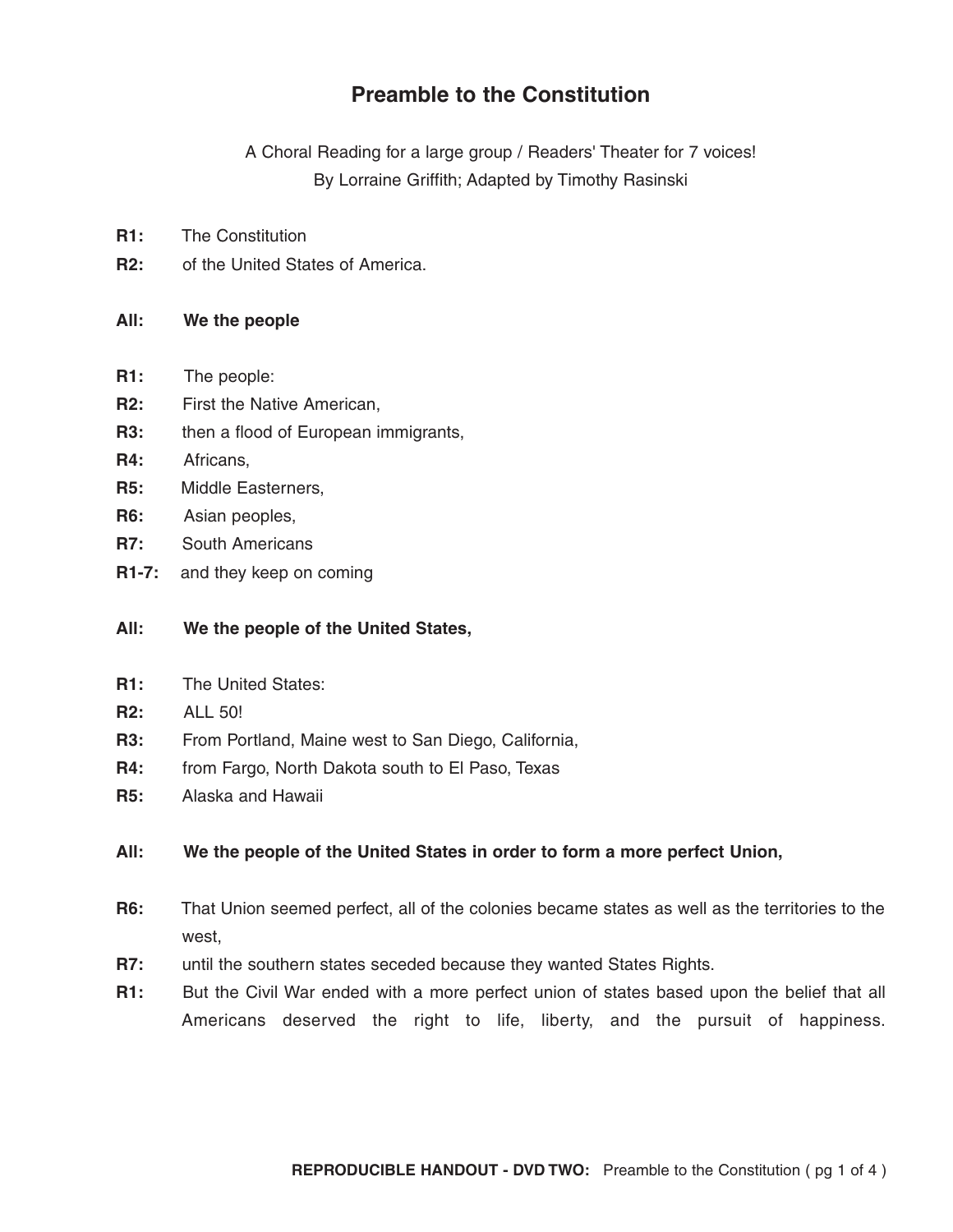#### **All: We the people of the United States, in order to form a more perfect Union, establish justice,**

- **R2:** Even before the established United States, justice was valued.
- **R3:** John Adams had actually defended the British in court after they had attacked and killed colonists during the Boston Massacre. Although he didn<sup>1</sup>t believe in the British cause, he still believed justice was more important than retribution.
- **R4:** Justice was ensured for Americans by following the fairness of John Adams in establishing a Court system beginning with local courthouses and moving up to the Supreme Court in Washington, D.C.

## **All: We the people of the United States, in order to form a more perfect Union, establish justice, insure domestic tranquility,**

- **R5:** There have been times when our nation's tranquility has been disturbed.
- **R6:** but in spite of Pearl Harbor, December 7th , 1941
- **R7:** and as recent as the horror in New York City, Washington D.C. and Shanksville, Pennsylvania, September 11th, 2001.
- **R1-7:** we still live in a stable and peaceful country.
- **All: We the people of the United States, in order to form a more perfect Union, establish justice, insure domestic tranquility, provide for the common defense,**
- **R2:** The Air Force. No one comes close! Soar to new heights in the wild blue yonder!
- **All: Nothing can stop the U. S. Air Force!**
- **R3:** The Army. Be all you can be! Be an army of one!
- **All: Hoo Ahh !**
- **R4:** The Navy, Welcome aboard;
- **All: Anchors aweigh! Full speed ahead!**
- **R1:** The Coast Guard, Protecting America, It's our job everyday!
- **All: Semper Paratus — Always Ready**
- **R5:** and the Marines. The few, the proud.
- **ALL: Semper Fi (Figh)!**
- **All: We the people of the United States, in order to form a more perfect Union, establish justice, insure domestic tranquility, provide for the common defense, promote the general welfare,**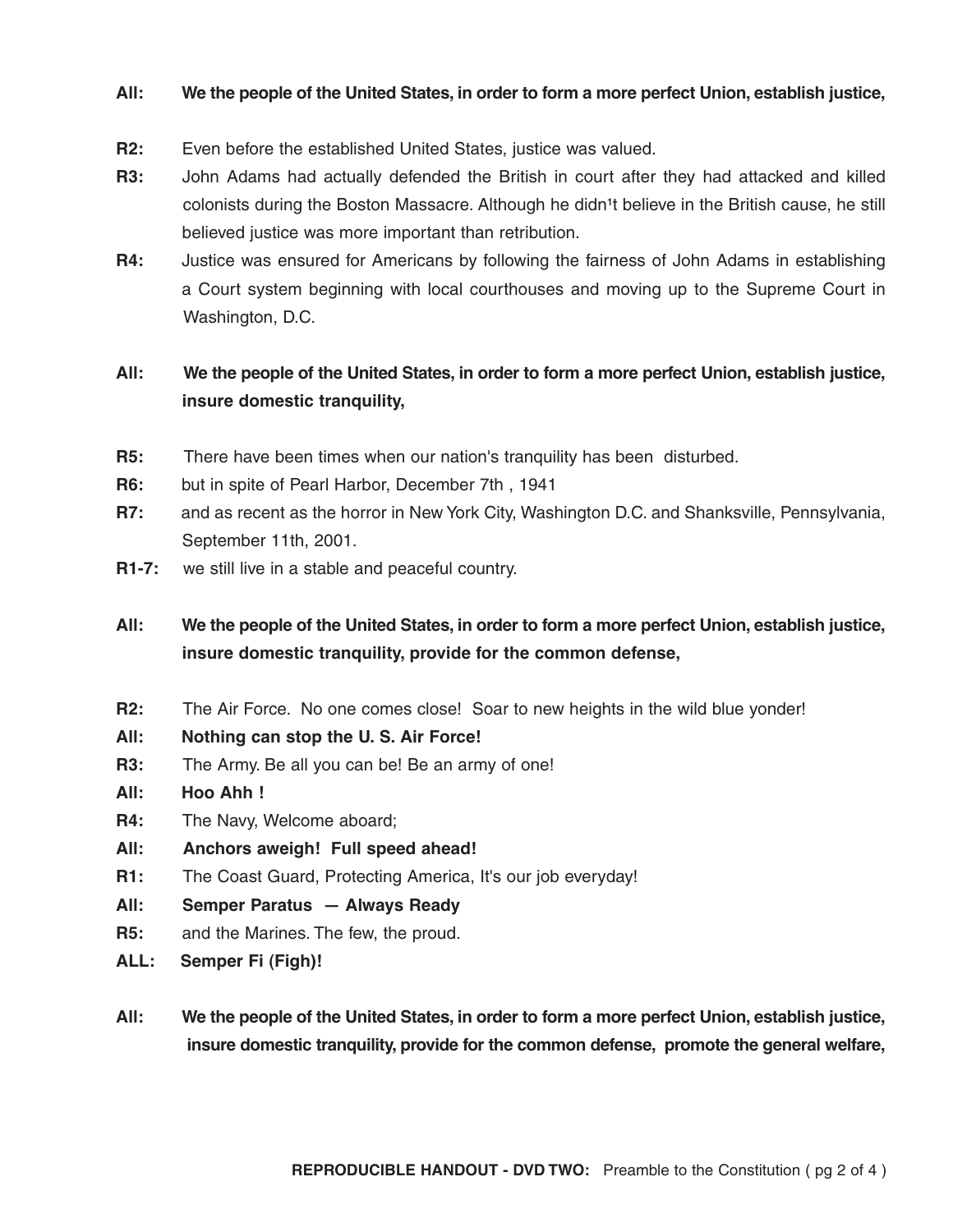- **R7:** People's basic needs must be met in a country.
- **R5:** Needs for housing, education, transportation, and health care are overseen by our government system.
- **R6:** Labor laws ensure that people work in safe environments and that they are paid fairly for the work that they do.
- **All: We the people of the United States, in order to form a more perfect Union, establish justice, insure domestic tranquility, provide for the common defense, promote the general welfare, and secure the blessings of liberty to ourselves**
- **R1:** Jefferson's promise of Life, Liberty, and the Pursuit of happiness came later for many of the peoples of our nation.
- **R2:** African Americans did not share the rights of whites by law until the Emancipation Proclamation signed in 1863.
- **R3:** Women did not share in the rights of men to vote or own property until 1920 when the Suffrage Act was ratified.
- **All: We the people of the United States, in order to form a more perfect Union, establish justice, insure domestic tranquility, provide for the common defense, promote the general welfare, and secure the blessings of liberty to ourselves and our posterity,**
- **R 1:** That's you and me!
- **R 2-3:** And our children!
- **R 4-7:** And our children's children.
- **R 1-7:** And their children too!
- **All: We the people of the United States, in order to form a more perfect Union, establish justice, insure domestic tranquility, provide for the common defense, promote the general welfare, and secure the blessings of liberty to ourselves and our posterity, do ordain and establish this Constitution for the United States of America.**
- **R5:** The Constitution of the United States of America has stood the test of time.
- **R6:** Although it was signed on September 17th, 1787, it still stands as a ruling document of laws, ensuring our rights and liberties that we still enjoy today.
- **R7:** And so, let us proclaim once again for all the world to hear....